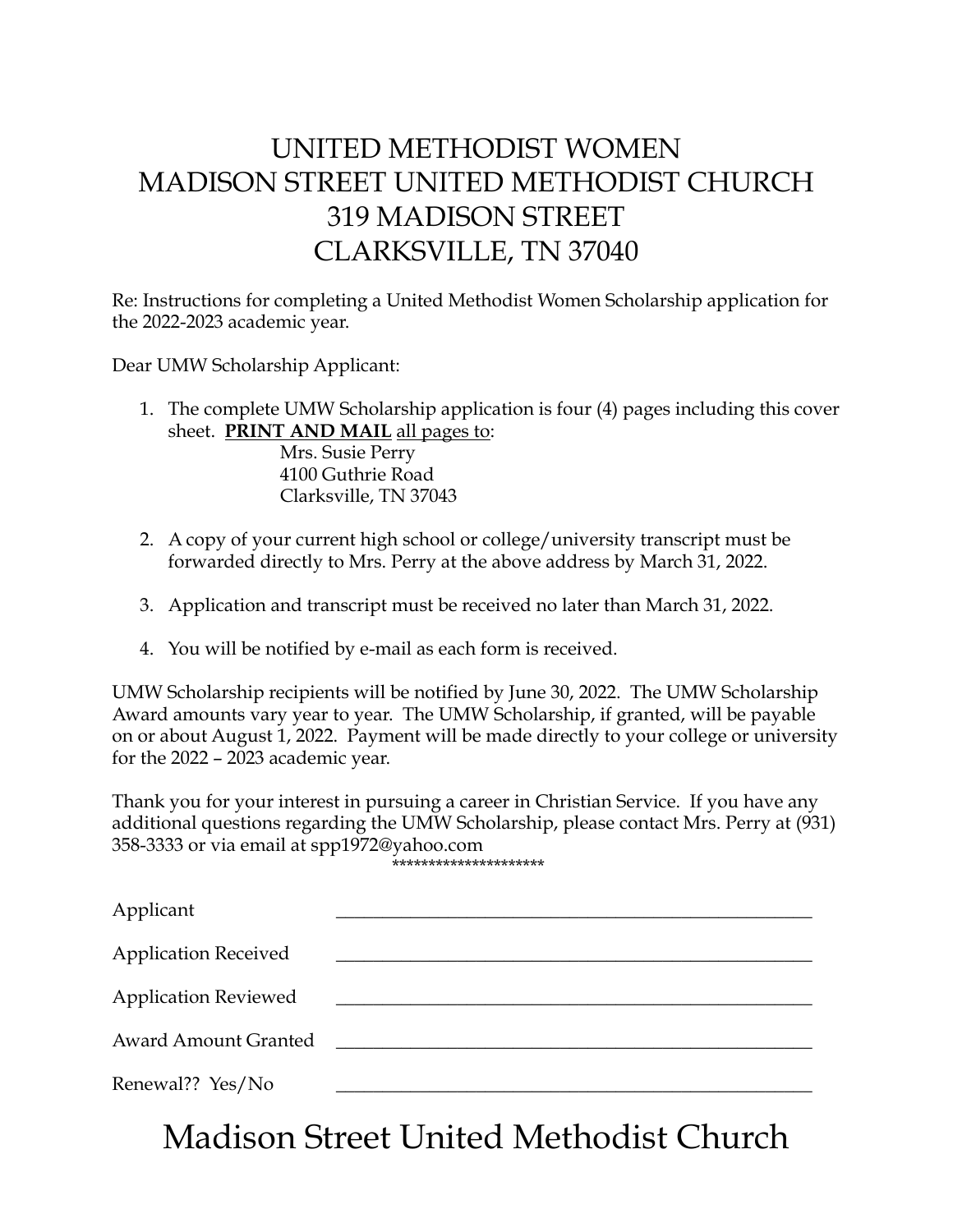## Scholarship Application

## **FOR TRAINING IN CHRISTIAN VOCATIONS**

Sponsored by The United Methodist Women Supported by Memorial Gifts and Honorariums

| <b>Current Address</b>                                                                                               |  |
|----------------------------------------------------------------------------------------------------------------------|--|
|                                                                                                                      |  |
| E-mail Address                                                                                                       |  |
|                                                                                                                      |  |
|                                                                                                                      |  |
|                                                                                                                      |  |
|                                                                                                                      |  |
|                                                                                                                      |  |
| College/University Name                                                                                              |  |
| Year (circle one) Freshman Sophomore Junior Senior Graduate Program                                                  |  |
| <b>Estimated Expenses Tuition</b><br>Room and Board<br><b>Books</b><br>Other<br>Course of Study in Christian Service |  |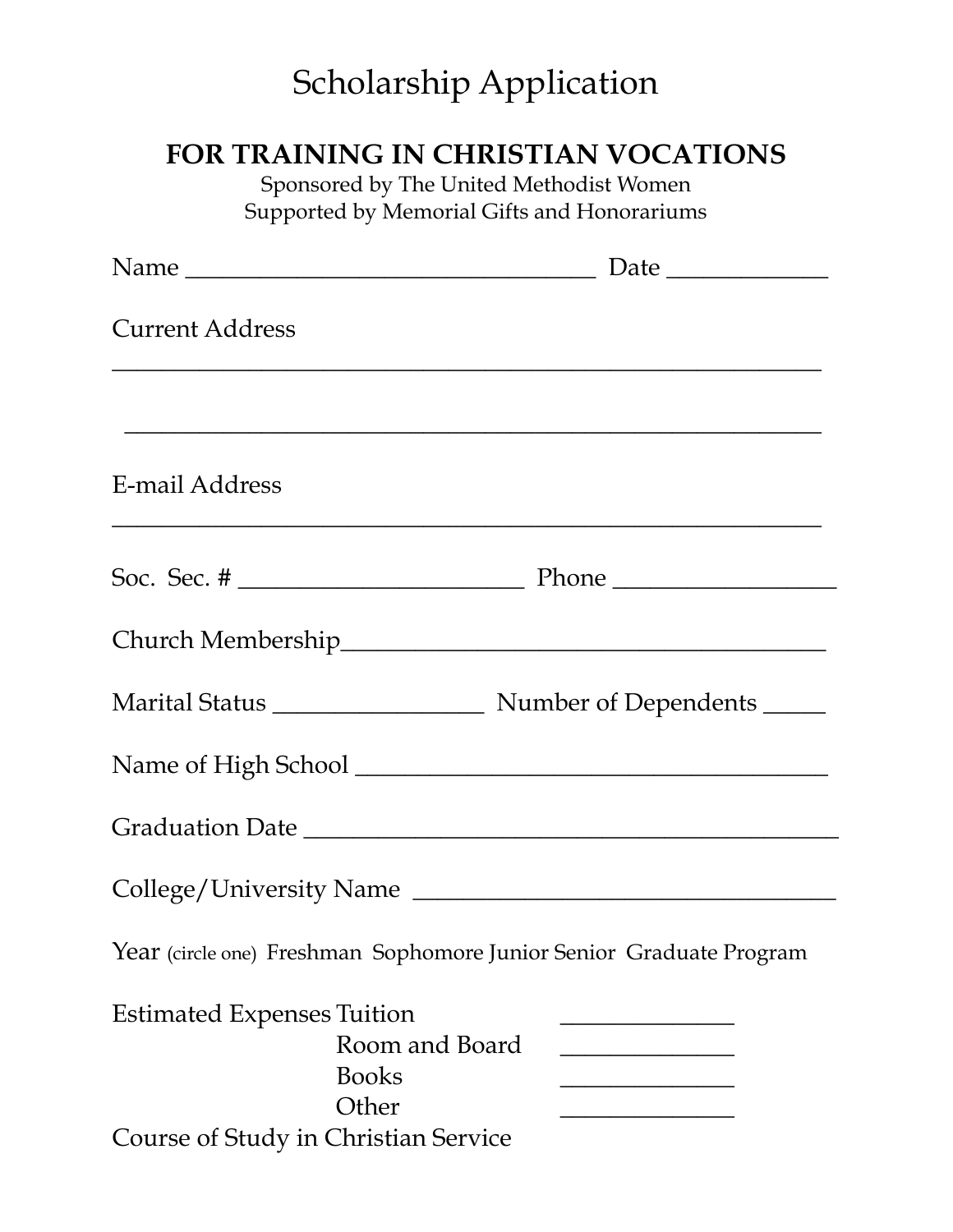| Ministerial ___________ Religious Education<br><b>Church Music</b> Youth Ministries                 |  |  |  |
|-----------------------------------------------------------------------------------------------------|--|--|--|
| Are you presently serving in any church related position on a<br>salaried basis? _____ Yes ______No |  |  |  |
| If Yes, please describe                                                                             |  |  |  |
|                                                                                                     |  |  |  |
| References (non-relatives)                                                                          |  |  |  |
|                                                                                                     |  |  |  |
|                                                                                                     |  |  |  |
|                                                                                                     |  |  |  |
|                                                                                                     |  |  |  |
| Phone                                                                                               |  |  |  |

Explain briefly why you should be considered for financial assistance.